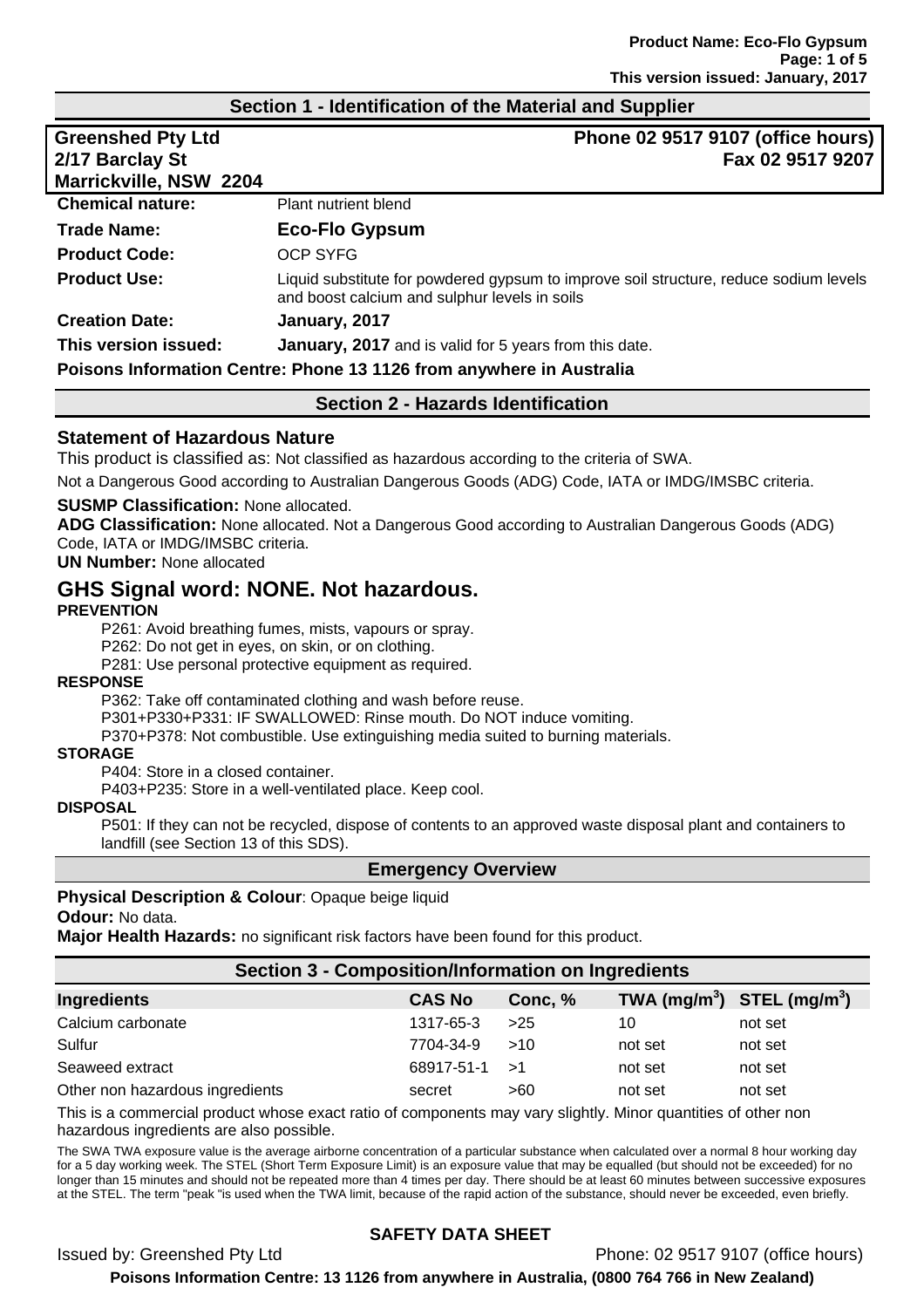## **Section 4 - First Aid Measures**

## **General Information:**

You should call The Poisons Information Centre if you feel that you may have been poisoned, burned or irritated by this product. The number is 13 1126 from anywhere in Australia (0800 764 766 in New Zealand) and is available at all times. Have this SDS with you when you call.

**Inhalation:** No first aid measures normally required. However, if inhalation has occurred, and irritation has developed, remove to fresh air and observe until recovered. If irritation becomes painful or persists more than about 30 minutes, seek medical advice.

**Skin Contact:** Irritation is unlikely. However, if irritation does occur, flush with lukewarm, gently flowing water for 5 minutes or until chemical is removed.

**Eye Contact:** No effects expected. If irritation does occur, flush contaminated eye(s) with lukewarm, gently flowing water for 5 minutes or until the product is removed. Obtain medical advice if irritation becomes painful or lasts more than a few minutes. Take special care if exposed person is wearing contact lenses.

**Ingestion:** If product is swallowed or gets in mouth, do NOT induce vomiting; wash mouth with water and give some water to drink. If symptoms develop, or if in doubt contact a Poisons Information Centre or a doctor.

# **Section 5 - Fire Fighting Measures**

**Fire and Explosion Hazards**: The major hazard in fires is usually inhalation of heated and toxic or oxygen deficient (or both), fire gases. There is no risk of an explosion from this product under normal circumstances if it is involved in a fire.

Fire decomposition products from this product may be toxic if inhaled. Take appropriate protective measures.

**Extinguishing Media:** Not combustible. Use extinguishing media suited to burning materials. **Fire Fighting:** If a significant quantity of this product is involved in a fire, call the fire brigade.

|                                  | .                                                                                                            |
|----------------------------------|--------------------------------------------------------------------------------------------------------------|
|                                  |                                                                                                              |
| <b>Flammability Class:</b>       | No data.                                                                                                     |
| <b>Autoignition temperature:</b> | No data.                                                                                                     |
|                                  |                                                                                                              |
| <b>Lower Flammability Limit:</b> | No data.                                                                                                     |
| <b>Upper Flammability Limit:</b> | No data.                                                                                                     |
| Flash point:                     | Not flammable.                                                                                               |
|                                  | <b>Fire Fighting.</b> If a significant quantity of this product is involved in a fire, call the fire prigade |

## **Section 6 - Accidental Release Measures**

**Accidental release:** Minor spills do not normally need any special cleanup measures. In the event of a major spill, prevent spillage from entering drains or water courses. As a minimum, wear overalls, goggles and gloves. No special recommendations for clothing materials. Eye/face protective equipment should comprise, as a minimum, protective glasses and, preferably, goggles. If there is a significant chance that vapours or mists are likely to build up in the cleanup area, we recommend that you use a respirator. Usually, no respirator is necessary when using this product. However, if you have any doubts consult the Australian Standard mentioned below (section 8). Otherwise, not normally necessary.

Stop leak if safe to do so, and contain spill. Absorb onto sand, vermiculite or other suitable absorbent material. If spill is too large or if absorbent material is not available, try to create a dike to stop material spreading or going into drains or waterways. Sweep up and shovel or collect recoverable product into labelled containers for recycling or salvage, and dispose of promptly. Recycle containers wherever possible after careful cleaning. After spills, wash area preventing runoff from entering drains. If a significant quantity of material enters drains, advise emergency services. This material may be suitable for approved landfill. Ensure legality of disposal by consulting regulations prior to disposal. Thoroughly launder protective clothing before storage or re-use. Advise laundry of nature of contamination when sending contaminated clothing to laundry.

# **Section 7 - Handling and Storage**

**Handling:** Keep exposure to this product to a minimum, and minimise the quantities kept in work areas. Check Section 8 of this SDS for details of personal protective measures, and make sure that those measures are followed. The measures detailed below under "Storage" should be followed during handling in order to minimise risks to persons using the product in the workplace.

**Storage:** Store packages of this product in a cool place. Make sure that containers of this product are kept tightly closed. Some liquid preparations settle or separate on standing and may require stirring before use. Check packaging - there may be further storage instructions on the label.

**SAFETY DATA SHEET**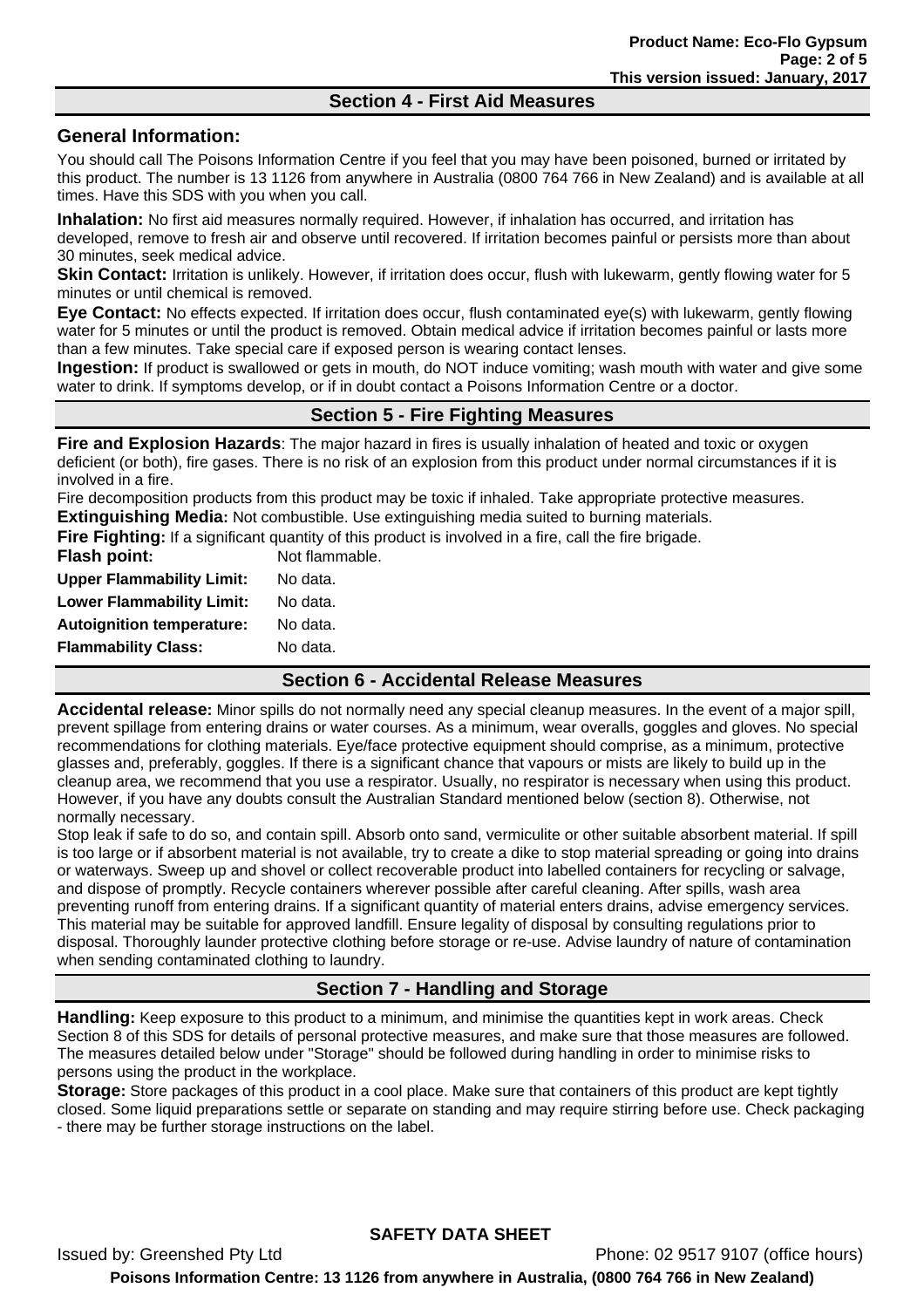#### **Section 8 - Exposure Controls and Personal Protection**

The following Australian Standards will provide general advice regarding safety clothing and equipment: Respiratory equipment: **AS/NZS 1715**, Protective Gloves: **AS 2161**, Occupational Protective Clothing: AS/NZS 4501 set 2008, Industrial Eye Protection: **AS1336** and **AS/NZS 1337**, Occupational Protective Footwear: **AS/NZS2210**.

**SWA Exposure Limits TWA (mg/m<sup>3</sup>**

Calcium carbonate **10** not set

**) STEL (mg/m<sup>3</sup> )** 

No special equipment is usually needed when occasionally handling small quantities. The following instructions are for bulk handling or where regular exposure in an occupational setting occurs without proper containment systems. **Ventilation:** This product should only be used where there is ventilation that is adequate to keep exposure below the TWA levels. If necessary, use a fan.

**Eye Protection:** Eye protection is not normally necessary when this product is being used. However, if in doubt, wear suitable protective glasses or goggles.

**Skin Protection:** The information at hand indicates that this product is not harmful and that normally no special skin protection is necessary. However, we suggest that you routinely avoid contact with all chemical products and that you wear suitable gloves (preferably elbow-length) when skin contact is likely.

**Protective Material Types:** There is no specific recommendation for any particular protective material type. **Respirator:** Usually, no respirator is necessary when using this product. However, if you have any doubts consult the Australian Standard mentioned above. Otherwise, not normally necessary.

## **Section 9 - Physical and Chemical Properties:**

| <b>Physical Description &amp; colour:</b> | Opaque beige liquid                              |
|-------------------------------------------|--------------------------------------------------|
| Odour:                                    | No data.                                         |
| <b>Boiling Point:</b>                     | Not available.                                   |
| <b>Freezing/Melting Point:</b>            | No specific data. Liquid at normal temperatures. |
| <b>Volatiles:</b>                         | No data.                                         |
| <b>Vapour Pressure:</b>                   | No data.                                         |
| <b>Vapour Density:</b>                    | No data.                                         |
| <b>Specific Gravity:</b>                  | 1.65                                             |
| <b>Water Solubility:</b>                  | No data.                                         |
| pH:                                       | No data.                                         |
| <b>Volatility:</b>                        | No data.                                         |
| <b>Odour Threshold:</b>                   | No data.                                         |
| <b>Evaporation Rate:</b>                  | No data.                                         |
| <b>Coeff Oil/water Distribution:</b>      | No data                                          |
| <b>Autoignition temp:</b>                 | No data.                                         |

## **Section 10 - Stability and Reactivity**

**Reactivity:** This product is unlikely to react or decompose under normal storage conditions. However, if you have any doubts, contact the supplier for advice on shelf life properties.

**Conditions to Avoid:** This product should be kept in a cool place, preferably below 30°C. Keep containers tightly closed.

**Incompatibilities:** No particular Incompatibilities.

**Fire Decomposition:** Combustion forms carbon dioxide, and if incomplete, carbon monoxide and possibly smoke. Water is also formed. May form oxides of sulfur (sulfur dioxide is a respiratory hazard) and other sulfur compounds. Most will have a foul odour. Calcium compounds. Carbon monoxide poisoning produces headache, weakness, nausea, dizziness, confusion, dimness of vision, disturbance of judgment, and unconsciousness followed by coma and death.

**Polymerisation:** Polymerisation reactions are unlikely; they are not expected to occur.

# **Section 11 - Toxicological Information**

**Local Effects:** 

**Target Organs:** There is no data to hand indicating any particular target organs.

#### **Classification of Hazardous Ingredients**

Ingredient **Risk Phrases** 

Sulfur Sulfur No risk phrases at concentrations found in this product

#### **SAFETY DATA SHEET**

Issued by: Greenshed Pty Ltd Phone: 02 9517 9107 (office hours)

**Poisons Information Centre: 13 1126 from anywhere in Australia, (0800 764 766 in New Zealand)**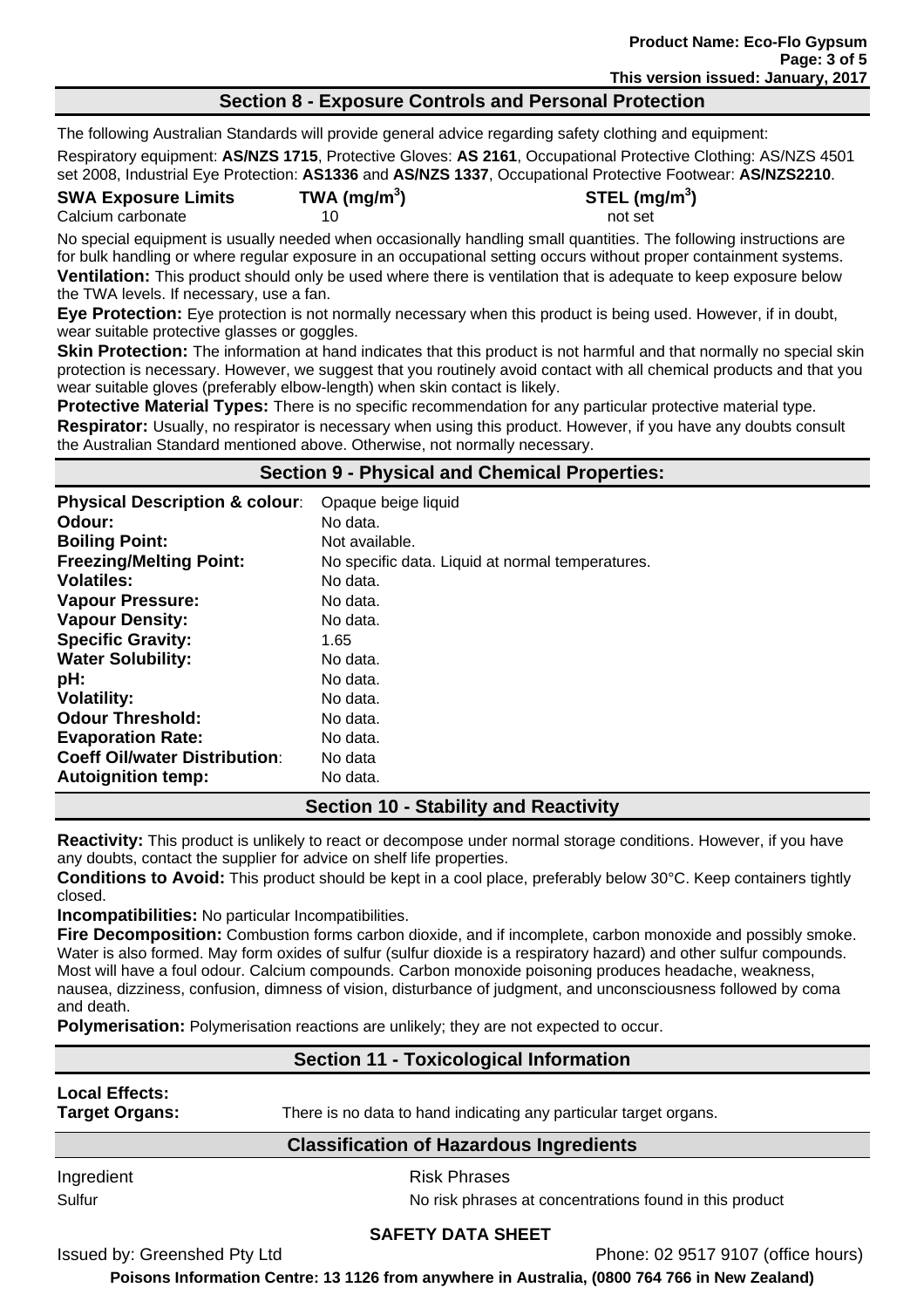• Skin irritation - category 2

## **Potential Health Effects**

## **Inhalation:**

**Short Term Exposure:** Available data indicates that this product is not harmful. However product may be mildly irritating, although unlikely to cause anything more than mild transient discomfort.

**Long Term Exposure:** No data for health effects associated with long term inhalation.

## **Skin Contact:**

**Short Term Exposure:** Available data indicates that this product is not harmful. It should present no hazards in normal use. However product may be mildly irritating, but is unlikely to cause anything more than mild discomfort which should disappear once contact ceases.

**Long Term Exposure:** No data for health effects associated with long term skin exposure.

## **Eye Contact:**

**Short Term Exposure:** This product may be mildly irritating to eyes, but is unlikely to cause anything more than mild discomfort which should disappear once product is removed.

**Long Term Exposure:** No data for health effects associated with long term eye exposure.

#### **Ingestion:**

**Short Term Exposure:** Significant oral exposure is considered to be unlikely. However, this product may be irritating to mucous membranes but is unlikely to cause anything more than transient discomfort.

**Long Term Exposure:** No data for health effects associated with long term ingestion.

#### **Carcinogen Status:**

**SWA:** No significant ingredient is classified as carcinogenic by SWA.

**NTP:** No significant ingredient is classified as carcinogenic by NTP.

**IARC:** No significant ingredient is classified as carcinogenic by IARC.

## **Section 12 - Ecological Information**

Insufficient data to be sure of status. Expected to not be an environmental hazard.

## **Section 13 - Disposal Considerations**

**Disposal:** This product may be recycled if unused, or if it has not been contaminated so as to make it unsuitable for its intended use. If it has been contaminated, it may be possible to reclaim the product by filtration, distillation or some other means. If neither of these options is suitable in-house, consider controlled incineration, or contact a specialist waste disposal company.

## **Section 14 - Transport Information**

**UN Number:** This product is not classified as a Dangerous Good by ADG, IATA or IMDG/IMSBC criteria. No special transport conditions are necessary unless required by other regulations.

## **Section 15 - Regulatory Information**

**AICS:** All of the significant ingredients in this formulation are compliant with NICNAS regulations.

## **Section 16 - Other Information**

**This SDS contains only safety-related information. For other data see product literature.** 

| <b>Acronyms:</b>    |                                                                                                                        |
|---------------------|------------------------------------------------------------------------------------------------------------------------|
| <b>ADG Code</b>     | Australian Code for the Transport of Dangerous Goods by Road and Rail (7 <sup>th</sup> edition)                        |
| <b>AICS</b>         | Australian Inventory of Chemical Substances                                                                            |
| <b>SWA</b>          | Safe Work Australia, formerly ASCC and NOHSC                                                                           |
| <b>CAS number</b>   | <b>Chemical Abstracts Service Registry Number</b>                                                                      |
| <b>Hazchem Code</b> | Emergency action code of numbers and letters that provide information to emergency<br>services especially firefighters |
| <b>IARC</b>         | International Agency for Research on Cancer                                                                            |
| <b>NOS</b>          | Not otherwise specified                                                                                                |
| <b>NTP</b>          | National Toxicology Program (USA)                                                                                      |
| <b>R-Phrase</b>     | <b>Risk Phrase</b>                                                                                                     |
| <b>SUSMP</b>        | Standard for the Uniform Scheduling of Medicines & Poisons                                                             |
| <b>UN Number</b>    | <b>United Nations Number</b>                                                                                           |

# **SAFETY DATA SHEET**

Issued by: Greenshed Pty Ltd Phone: 02 9517 9107 (office hours)

**Poisons Information Centre: 13 1126 from anywhere in Australia, (0800 764 766 in New Zealand)**